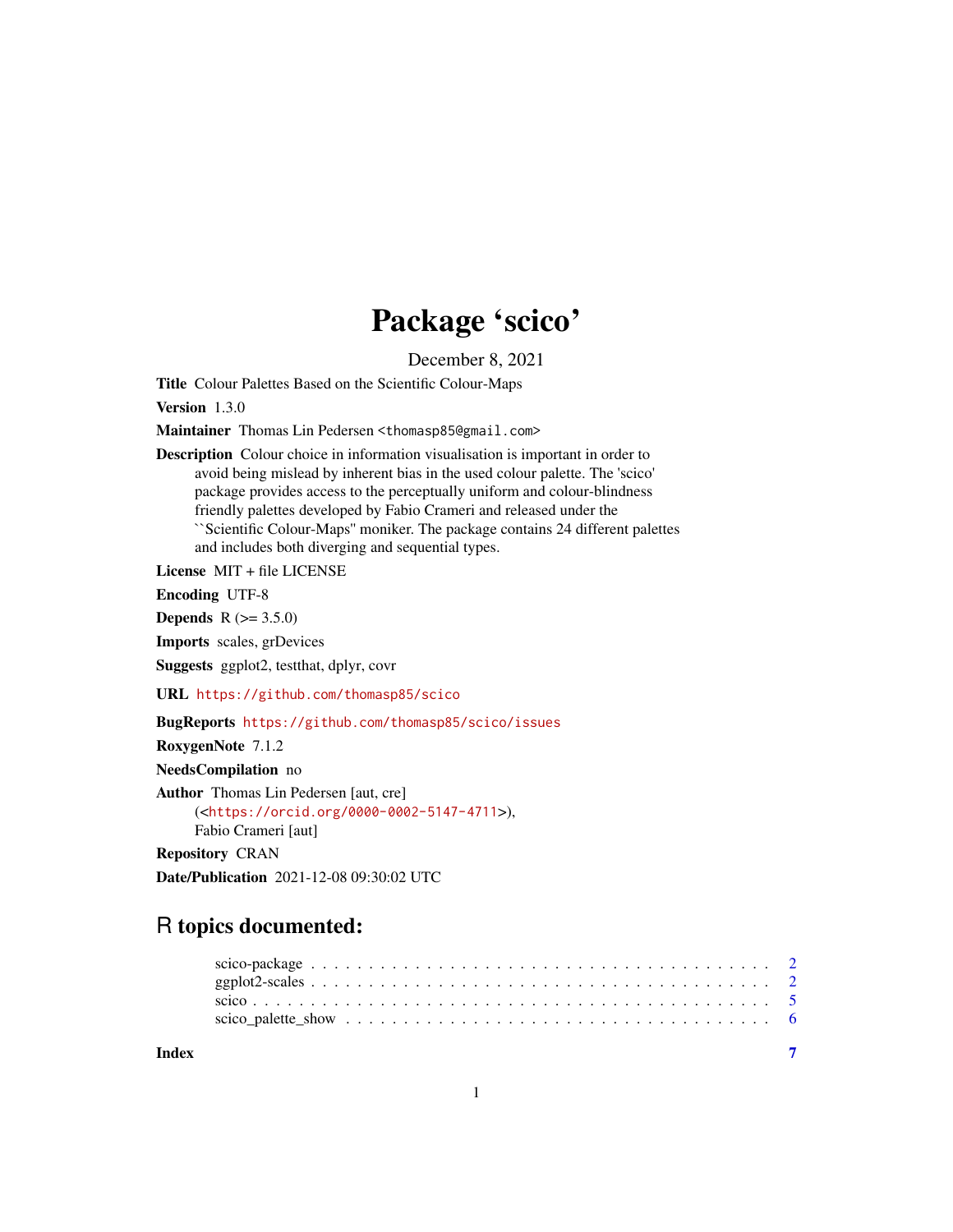#### Description

Colour choice in information visualisation is important in order to avoid being mislead by inherent bias in the used colour palette. The 'scico' package provides access to the perceptually uniform and colour-blindness friendly palettes developed by Fabio Crameri and released under the "Scientific Colour-Maps" moniker. The package contains 24 different palettes and includes both diverging and sequential types.

#### Author(s)

Maintainer: Thomas Lin Pedersen <thomasp85@gmail.com> [\(ORCID\)](https://orcid.org/0000-0002-5147-4711)

Authors:

• Fabio Crameri

#### See Also

Useful links:

- <https://github.com/thomasp85/scico>
- Report bugs at <https://github.com/thomasp85/scico/issues>

ggplot2-scales *Scales to use for ggplot2*

#### Description

These functions provide the option to use the scico palettes along with the ggplot2 package. It goes without saying that it requires ggplot2 to work.

#### Usage

```
scale_colour_scico(
  ...,
  alpha = NULL,
 begin = 0,
  end = 1,
 direction = 1,
 palette = "bilbao",
 midpoint = NA
)
```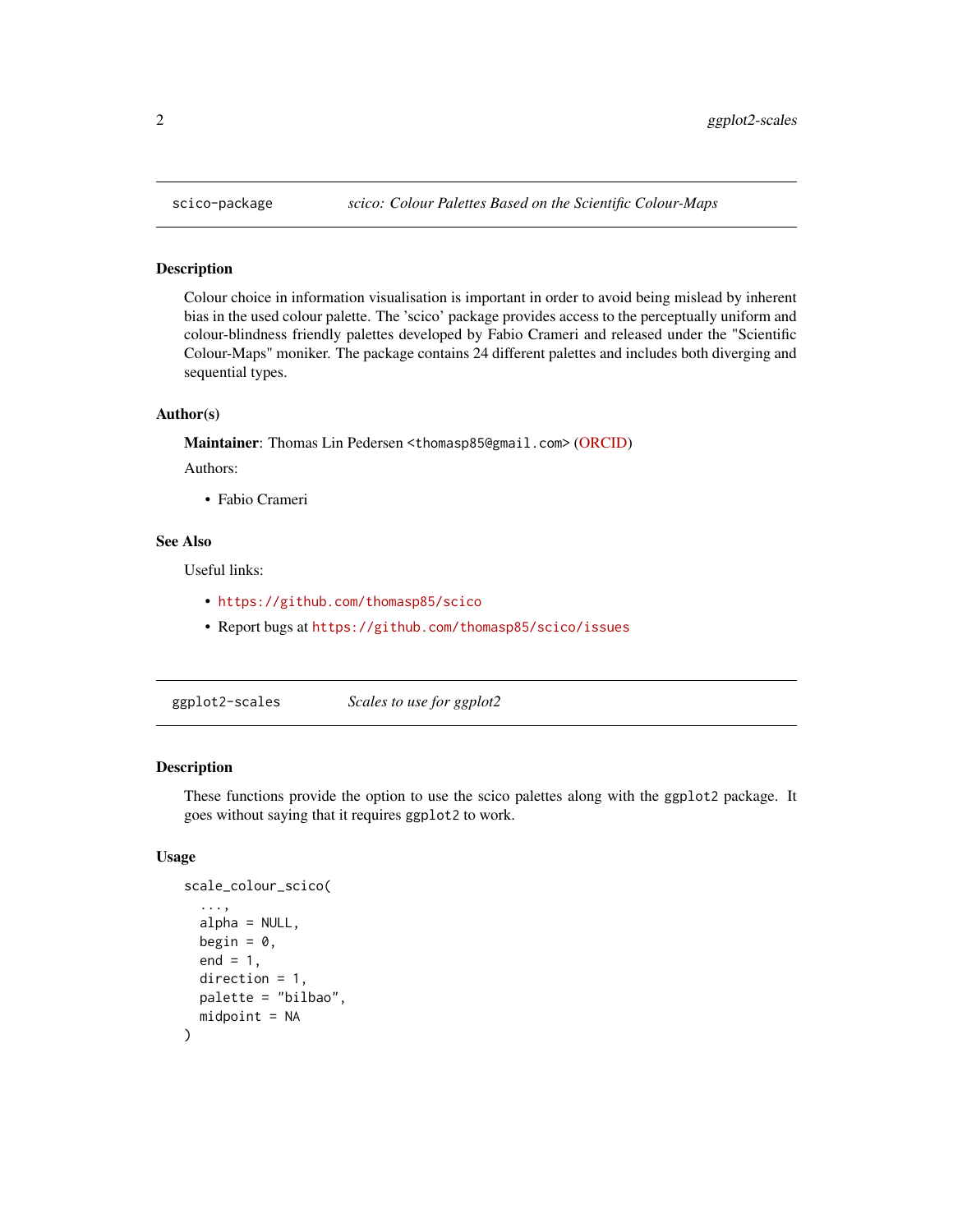```
scale_color_scico(
  ...,
  alpha = NULL,
 begin = 0,
 end = 1,
 direction = 1,
 palette = "bilbao",
 midpoint = NA
\mathcal{L}scale_fill_scico(
  ...,
 alpha = NULL,
 begin = 0,
 end = 1,
 direction = 1,
 palette = "bilbao",
 midpoint = NA
\mathcal{L}scale_colour_scico_d(
  ...,
 alpha = 1,
 begin = 0,
 end = 1,
 direction = 1,
 palette = "batlow",
 aesthetics = "colour"
\mathcal{L}scale_color_scico_d(
  ...,
 alpha = 1,
 begin = 0,
 end = 1,
 direction = 1,
 palette = "batlow",
 aesthetics = "colour"
\mathcal{L}scale_fill_scico_d(
  ...,
  alpha = 1,
 begin = 0,
  end = 1,
  direction = 1,
  palette = "batlow",
```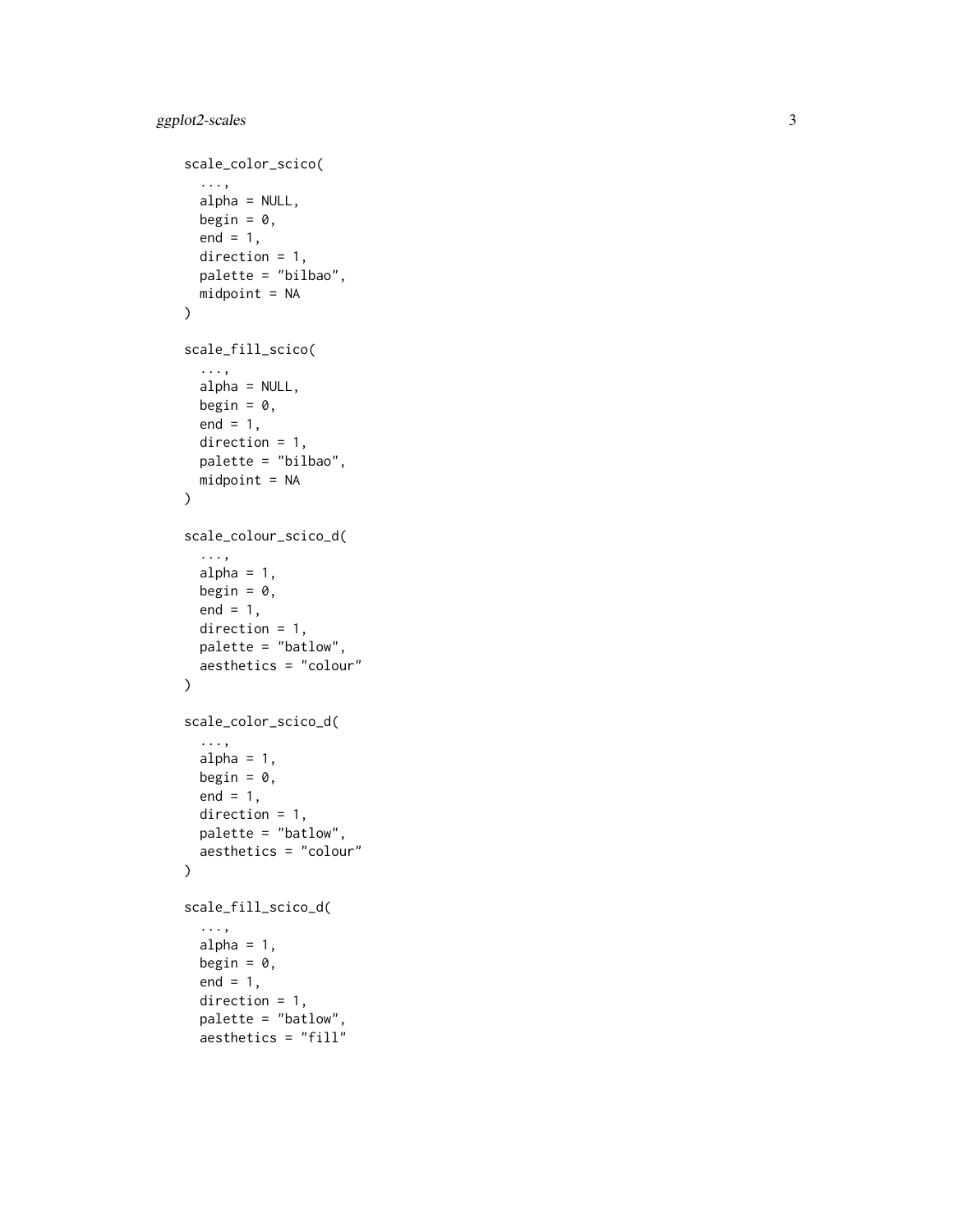#### Arguments

| $\ddots$   | Arguments to pass on to ggplot2::scale_colour_gradientn(), ggplot2::scale_fill_gradientn()<br>ggplot2::ggplot2::discrete_scale()                                                                                                                                                   |
|------------|------------------------------------------------------------------------------------------------------------------------------------------------------------------------------------------------------------------------------------------------------------------------------------|
| alpha      | The opacity of the generated colours. If specified rgba values will be generated.<br>The default (NULL) will generate rgb values which corresponds to alpha = 1                                                                                                                    |
| begin      | The interval within the palette to sample colours from. Defaults to $0$ and 1<br>respectively                                                                                                                                                                                      |
| end        | The interval within the palette to sample colours from. Defaults to $\theta$ and 1<br>respectively                                                                                                                                                                                 |
| direction  | Either 1 or $-1$ . If $-1$ the palette will be reversed                                                                                                                                                                                                                            |
| palette    | The name of the palette to sample from. See scico_palette_names() for a list<br>of possible names                                                                                                                                                                                  |
| midpoint   | A midpoint to center the scale on, used primarily for diverging and multisequen-<br>tial scales                                                                                                                                                                                    |
| aesthetics | Character string or vector of character strings listing the name(s) of the aes-<br>thetic(s) that this scale works with. This can be useful, for example, to apply<br>colour settings to the colour and fill aesthetics at the same time, via aesthetics =<br>c("colour", "fill"). |

#### Value

A ScaleContinuous or ScaleDiscrete object that can be added to a ggplot object

#### Examples

```
if (require('ggplot2')) {
  volcano <- data.frame(
   x = rep(seq_len(ncol(volcano)), each = nrow(volcano)),
   y = rep(seq_len(nrow(volcano)), ncol(volcano)),
   height = as.vector(volcano)
  \lambdaggplot(volcano, aes(x = x, y = y, fill = height)) +geom_raster() +
   scale_fill_scico(palette = 'tokyo')
  ggplot(iris, aes(x=Petal.Width, y=Petal.Length)) +
   geom_point(aes(color=Species), size=10) +
   scale_colour_scico_d()
}
```
<span id="page-3-0"></span> $\mathcal{L}$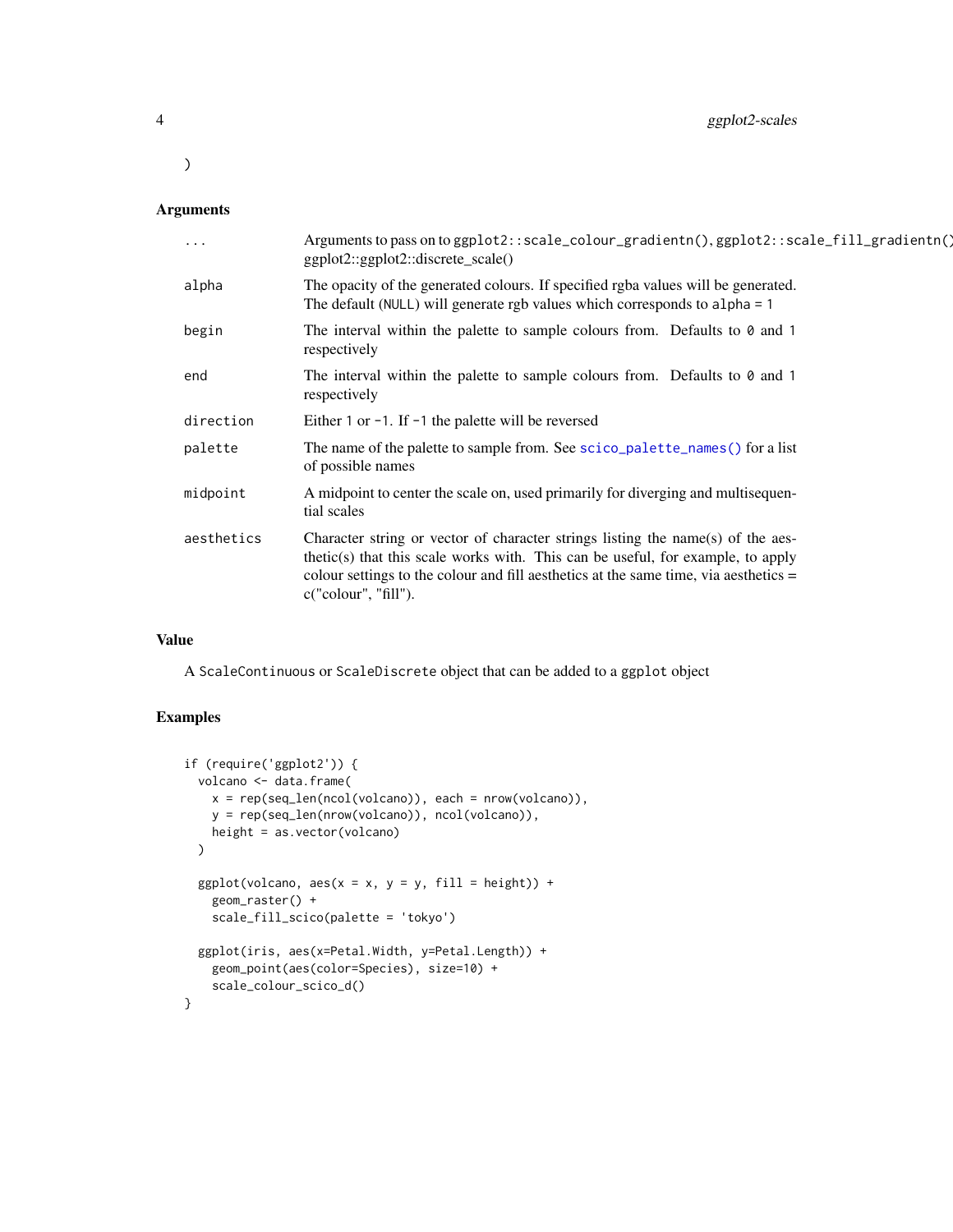#### <span id="page-4-0"></span>Description

This function constructs palettes of the specified size based on the colour maps developed by Fabio Crameri. It follows the same API style as viridis() from the viridisLite package so anyone familiar with this package can easily adapt to that.

#### Usage

```
scico(n, alpha = NULL, begin = 0, end = 1, direction = 1, palette = "bilbao")
```
#### Arguments

| n          | The number of colours to generate for the palette                                                                                                                   |
|------------|---------------------------------------------------------------------------------------------------------------------------------------------------------------------|
| alpha      | The opacity of the generated colours. If specified rgba values will be generated.<br>The default ( $NULL$ ) will generate rgb values which corresponds to alpha = 1 |
| begin, end | The interval within the palette to sample colours from. Defaults to $\theta$ and 1<br>respectively                                                                  |
| direction  | Either 1 or $-1$ . If $-1$ the palette will be reversed                                                                                                             |
| palette    | The name of the palette to sample from. See scico_palette_names() for a list<br>of possible names                                                                   |

#### Value

A character vector of length n with hexencoded rgb(a) colour values

#### References

<http://www.fabiocrameri.ch/colourmaps.php>

Crameri, Fabio. (2018, May 8). *Scientific colour maps (Version 3.0.1)*. Zenodo. doi: [10.5281/](https://doi.org/10.5281/zenodo.1243909) [zenodo.1243909](https://doi.org/10.5281/zenodo.1243909) Crameri, Fabio. (2018). *Geodynamic diagnostics, scientific visualisation and StagLab 3.0*. Geosci. Model Dev. Discuss. doi: [10.5194/gmd2017328](https://doi.org/10.5194/gmd-2017-328)

#### Examples

```
# Use the default palette
scico(15)
# Flip the direction
scico(15, direction = -1)# Take a subset of a palette
scico(15, begin = 0.3, end = 0.6, platete = 'berlin')
```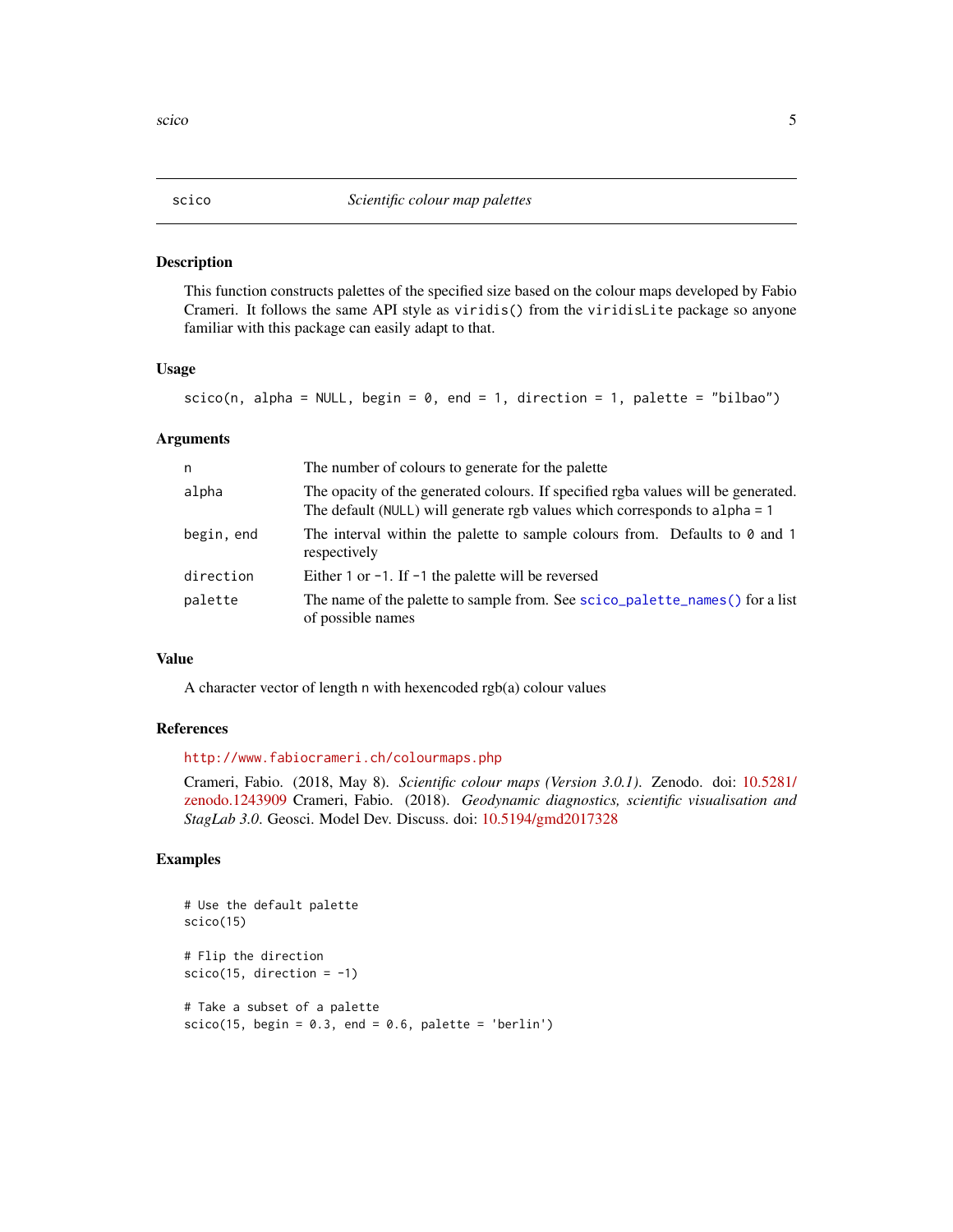<span id="page-5-0"></span>scico\_palette\_show *Show the different scico palettes*

### Description

This is a simple function to show a gradient of the different palettes available in the scico package

#### Usage

scico\_palette\_show(palettes = scico\_palette\_names())

#### Arguments

palettes One or more palette names to show

#### Examples

scico\_palette\_show()